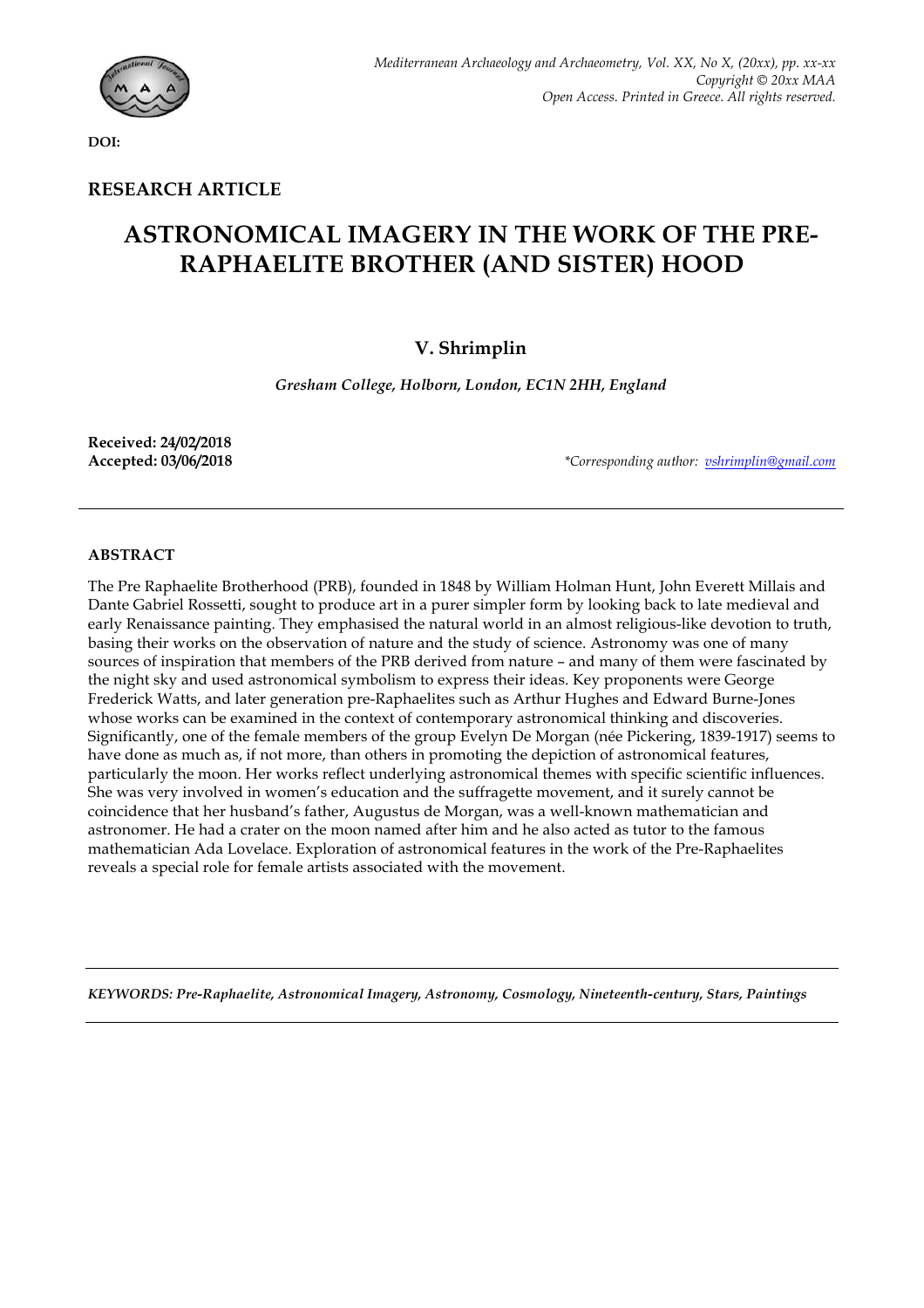#### **1. INTRODUCTION**

The key tenets of the Pre Raphaelite Brotherhood (PRB), founded in 1848 by William Holman Hunt (1827- 1910), John Everett Millais (1829-96) and Dante Gabriel Rossetti (1828-82) were: 'To have genuine ideas to express; to study Nature attentively, so as to know how to express them; to sympathize with what is direct and serious and heartfelt in previous art, to the exclusion of what is conventional and self-parading and learned by rote; and most indispensable of all, to produce thoroughly good pictures and statues.'1 Hunt, Millais, Rossetti and other associates, as the group expanded, sought to produce art in a purer simpler form by looking back to medieval, proto-Renaissance and Italian Quattrocento styles, emphasising the detailed observation of the natural world in an almost religious-like devotion to truth. Strongly influenced by the spiritual qualities of medieval art, they rejected the distorted mannerist art that followed on after Raphael. They also rebelled against the formal approach of the Royal Academy of Art and its 18th-century founder Sir Joshua Reynolds, seeking rather to base their works on the observation of nature and the study of science. Astronomy was one of many sources of inspiration that members of the PRB derived from nature – influenced also by the writings of John Ruskin (1819-1900) as the group and its followers expanded and developed, leading into the Arts and Crafts Movement and Art Nouveau.

## **2. PRB AND SCIENTIFIC OBSERVATION**

Many of the Pre-Raphaelites were fascinated by the night sky and used astronomical symbolism to express their ideas. Key proponents were George Frederick Watts (1817-1904) and later generation pre-Raphaelites such as Arthur Hughes (1832-1915) and Edward Burne-Jones (1833-98), whose works bear some relationship to contemporary scientific observation – in an age when Charles Darwin (1809-82) and others were achieving fame for their scientific approach to age-old questions. The close observation of nature was coming to the fore in a range of scientific disciplines – botany, biology, geology and geography – but also, and perhaps especially, astronomy at this time. Much of this thinking also came to be reflected in the art or the period. Recurring astronomical and cosmological themes, such as the creation, sun, moon and stars, in Pre-Raphaelite paintings of this period indicate an interest in astronomical phenomena and discoveries. One of the female members of the group Evelyn De Morgan (née Pickering, 1839-1917) seems to have done as much as, if not more, than others in promoting the depiction of astronomical features, particularly the moon, in art at this time. Many of her works seem, on the surface, to reflect a Victorian sentimentality about the sun, moon and stars, but it seems they had more serious underlying astronomical themes with specific scientific influences – reflecting the duality of scientific and artistic themes in the work of De Morgan and other Pre-Raphaelites. Close connections with at least one leading astronomer of the age (Augustus de Morgan) seem to indicate specific scientific sources for her interests in astronomy. s

#### **3. FOUNDERS OF THE BROTHERHOOD**

Looking first at a few examples of works by the three original founders of the Brotherhood, Holman Hunt's *The Scapegoat*, 1854-56 (Lady Lever Art Gallery, Liverpool) is illustrative of Leviticus 16 where, on the day of atonement, the goat (analogous to Christ) takes on the sins of the community as it is driven into the parched desert wilderness. Although Christ was often depicted as a lamb, the depiction of Christ personified as a goat was a very revolutionary approach - rather than depicting Christ Himself in the wilderness. The setting sun casts long shadows as it is reflected on the mountain range in an evening setting. The full moon shown at top left (opposite the sun which is not depicted), emphasises the God-forsaken wasteland. A smaller preliminary version, in the Manchester Art Gallery, includes a rainbow as an indication or glimmer of hope.



<sup>1</sup> The PRB manifesto, as recorded by William Michael Rossetti, cited in his *Dante Gabriel Rossetti. His Family-Letters with a Memoir* (Vol. 1) 1895, p.135. See: (accessed 1 January 2018), http://www.rossettiarchive.org/docs/pr5246.a43.rad.html

 $\overline{a}$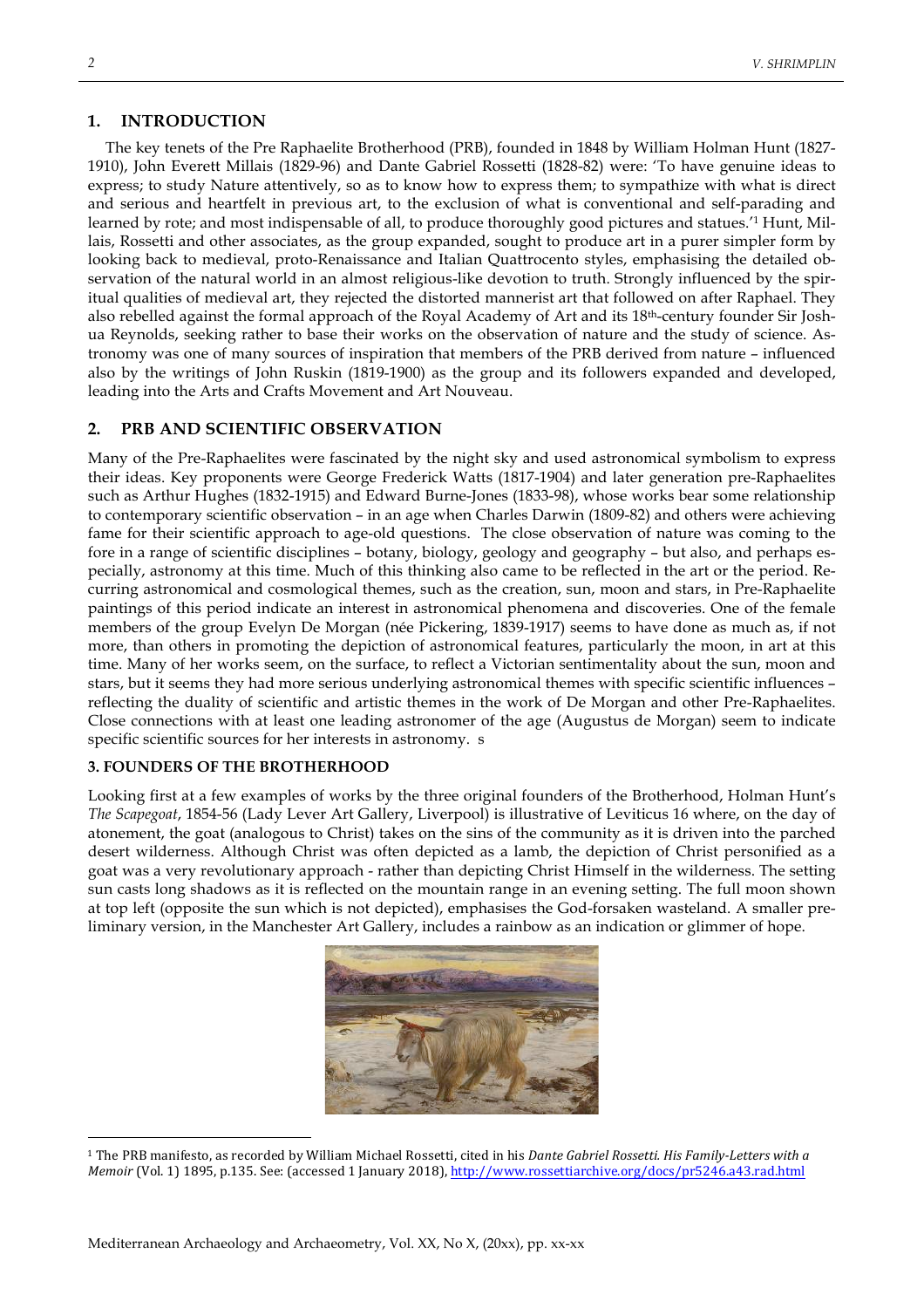#### Figure 1. **Holman Hunt,** *The Scapegoat* **(1854-56)**

An example by Millais, his *Blind Girl* of 1856 is also notable for its realism. The girl cannot see the rainbow, one of the beauties of nature that she cannot experience. The choice of a dramatic celestial phenomenon, rather than, say, a landscape, flower or other thing of beauty is significant, as is the fact that Millais repainted the double rainbow (used for increased emphasis of the tragedy of her condition) with the colours inverted in the second rainbow, for scientific accuracy.

By contrast, Rossetti's *Dantis Amor* 1860 (study and final painting) draws on medieval art to portray 'L'Amor che muove il sole e l'altre stelle' ('The Love that moves the sun and the other stars') – identifying the sun as a star and using varied but stylised sun and stars to convey the pathos of the death of Beatrice and her transition from earth to heaven, as Dante himself looks on. Love is the generating force of the universe.



Figure 2. **Dante Gabriel Rossetti,** *Dantis Amor* **(1860)**

# **4. LATER MEMBERS OF THE BROTHERHOOD (WATTS, HUGHES and BURNE-JONES)**

Following the original members of the Brotherhood, leading and later Pre-Raphaelites also included astronomical and cosmic imagery in their work – significantly to an even greater extent. But were there any direct influences of contemporary astronomical thinking and discoveries? Works by the rather older George Frederick Watts (1817-1904) can be seen at the Watts Gallery and Artists' Village in Compton, near Guildford in Surrey, whilst works by later generation Pre-Raphaelites such as Arthur Hughes (1832- 1915) and Edward Burne-Jones (1833-98) are to be found in the Birmingham City Art Museum and the Tate Britain in London.

George Frederick Watts (1817-1904), sometimes described as 'the English Michelangelo', travelled widely in Italy and Greece and was interested in synthesising spiritual ideas and modern science, especially the ideas of Charles Darwin. His painting, *After the Deluge* (1885-92) was first exhibited under the title *The Sun,* and depicts the moment the vast and all-powerful sun reappears after the flood (according to *Genesis* 6-9). Watts intended to portray the deity in the act of (re)Creation, whilst avoiding specifically to depict the Creator. Watts felt it impossible to depict the Creator emerging at that moment:

'Ah no', he said, 'But that is exactly what I could wish to make those who look at the picture conceive for themselves. The hand of the Creator moving by light and by heat to re-create. I have not tried to paint a portrait of the sun – such a thing is unpaintable – but I wanted to impress you with the idea of its enormous power.'

Watts' painting of *Chaos* (also known as *Chaos Passing to Cosmos* or simply *Creation*) was painted in 1873-75 and designed to be part of a series of murals depicting the progress of the cosmos. He addresses the ideas of time and evolution as the planet passes from chaos to order by means of evolution of the species, as well as the planet itself.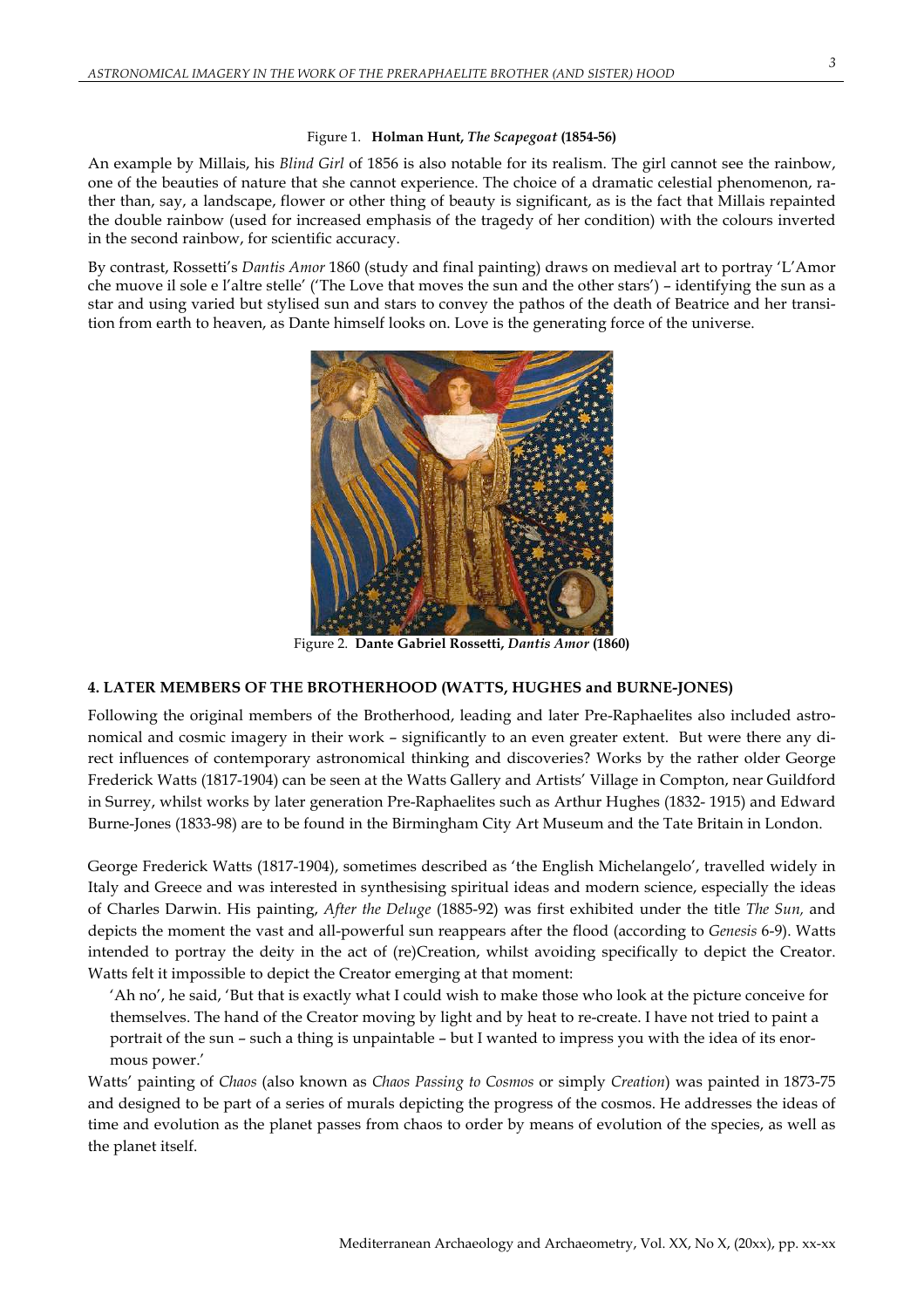In a later work, *Progress* (1888-1904), the advance of science is again symbolised. The elders look downwards to search in old books, or to scrabble for gold in the earth, whilst the youth looks upwards towards the sun, symbolising power and progress. *Sun, Earth and their daughter Moon* (1899-1902) are shown as personifications of these cosmological phenomena, demonstrating the relation between them.

One of Watts's most striking works *The Sower of the Systems*, 1902, seems to anticipate Symbolist and even Abstract art. God, or the Prime Mover, is depicted as an amorphous shape – a robed but faceless figure, sweeping across space, in the midst of and merged into a dramatic swirling of stars, galaxies, nebulae and interstellar dust.



Figure 3**. George Frederick Watts,** *The Sun,* **1885-92 (right)** *The Sower of the Systems,* **1902 (left)**

The depiction of the perceived centrifugal forces of creation demonstrate Watts's awareness (by now in his 80s) of cosmological thinking. Watts was fascinated by star-gazing and, after having observed the rings of Saturn through Sir James South's telescope, had commented that 'it was a sight that dwarfed all others.' Watts had a great admiration for scientists and wrote that they were 'dwelling…in a kingdom of infinite wonder – larger than that of the poet or artist.' In his home at Compton, *Limnerslease house*, a reading nook for himself and his wife Mary (destroyed) was decorated with astronomical symbols:



Figure 4. **Reading nook at Limnerslease House, Compton**

Watts' life and career spanned an enormous length of time, born in the Georgian era in 1817 when George III was still on the throne, he lived to 1904 and the beginning of the twentieth century and the coming build-up to the First World War – a period that also saw immense changes and developments in science and astronomy.

Arthur Hughes (1832-1915) and Edward Burne-Jones (1833-98), on the other hand, were near contemporaries, and still youthful at the time of the astronomical advances at the end of the nineteenth century. Arthur Hughes painted a significant number of works where nocturnal scenes or settings were chosen, seemingly as an excuse to portray the night sky. Arthur Hughes' *Carmina Nuptialia*, a wood engraving of 1869 illustrating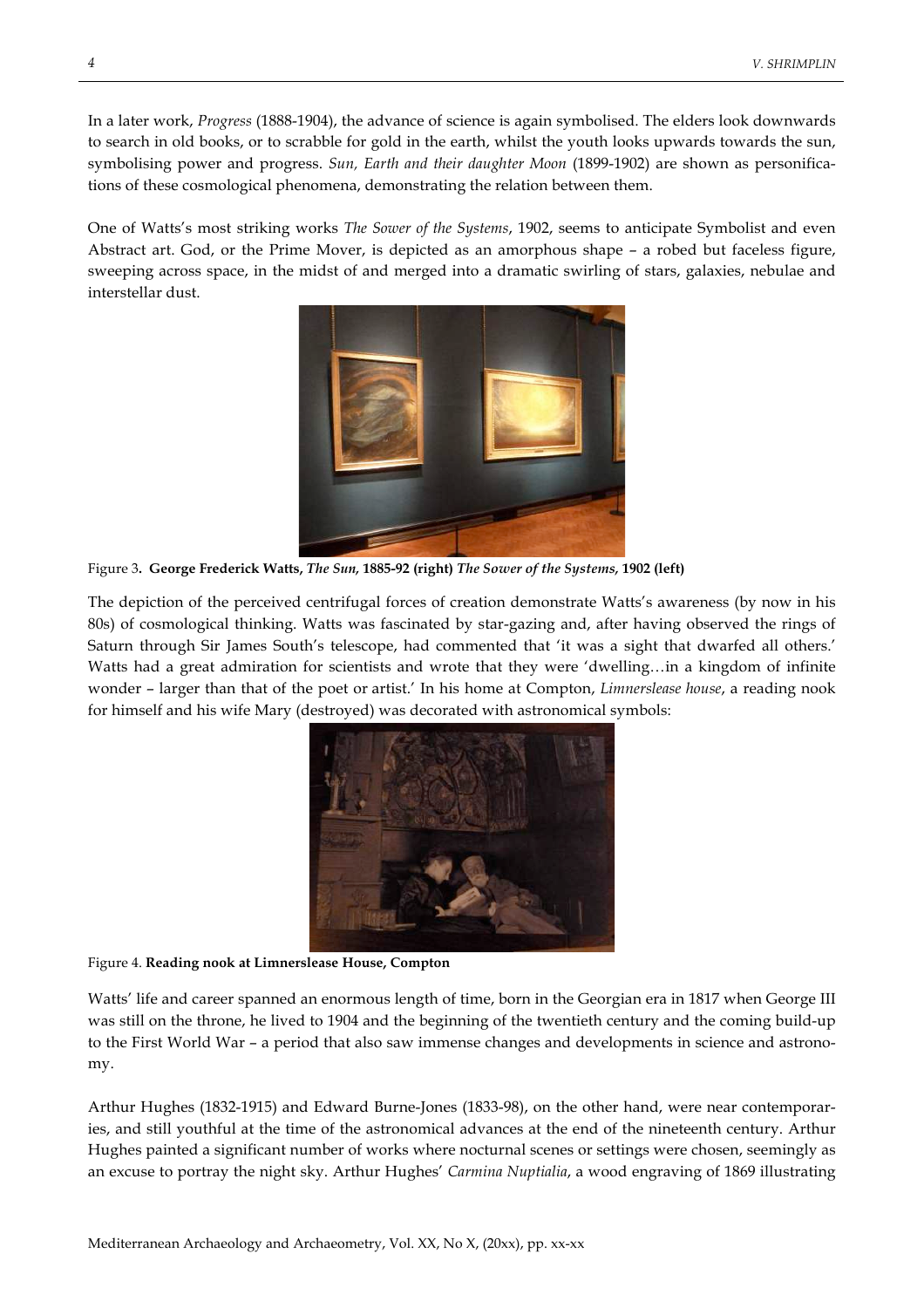16th century 'nuptial songs' provides the setting for a starry night complete with waning gibbous moon. About the same time, Hughes depiction of *Sir Galahad*, 1870 appears to be a deliberate attempt to select a night scene so as to enable depiction of starry symbols and formations. His late work, *Caedmon's Awakening* (1912-14), also provides an excuse for a nocturnal scene. Caedmon was the earliest English poet whose name is known (active 657–684), as recorded by Bede (b. 672-735). Stimulated by a dream, he awakened inspired to compose poetry, thereby providing an excellent subject for a nocturnal scene, complete with starry night.

Nocturnal scenes with astronomical imagery are also evident in the works of Edward Burne-Jones (1833-98), such as the dramatic emphasis on the star held by the angel in the large (101x152cm) watercolour, *Star of Bethlehem* (1890). The star is the powerful focus after which the whole work is named, rather than the Nativity and Adoration of the Magi.

In *Night* (1870, Fogg Museum), the personification of Night as a beautiful maiden bears the inscription: 'I AM NIGHT AND BRING AGAIN/HOPE OF PLEASURE REST FROM PAIN/THOUGHTS UNSAID TWIXT LIFE AND DEATH/ MY FRUITFUL SILENCE QUICKENETH'

emphasising the beauty and blessedness of night and the stars rather than the horrors of darkness.



Figure 5. **Edward Burne-Jones,** *Night* **(1870**)

In other works by Burne-Jones dating from the same period such as *Night* (1870, also in the Fogg Art Museum) and *Evening Star* (1870) he depicts personifications of the phenomena in naturalistic night scenes while seemingly attempting to place scientific arrangements of stars in the backgrounds. The resemblance of Burne-Jones's figures to Botticelli's (such as featured in *Primavera*, 1482 and *Birth of Venus*, c 1480) demonstrates the Brotherhood's desire to return to the traditions of Quattrocento Italy.

Astronomical themes and details are also much evident in Burne-Jones' decorative art work, much of which was carried out in collaboration with William Morris. The stained-glass east (altar) window of St James's Church, Stavely, Cumbria 1864-5 was actually made by William Morris to Burne-Jones' designs, depicting joyous scenes of the *Ascension* with angels and stars in abundance. The *Crucifixion* scene at Stavely also provides the opportunity to show the sun, moon and stars when 'from noon on, darkness came over the whole land' (Matthew 27).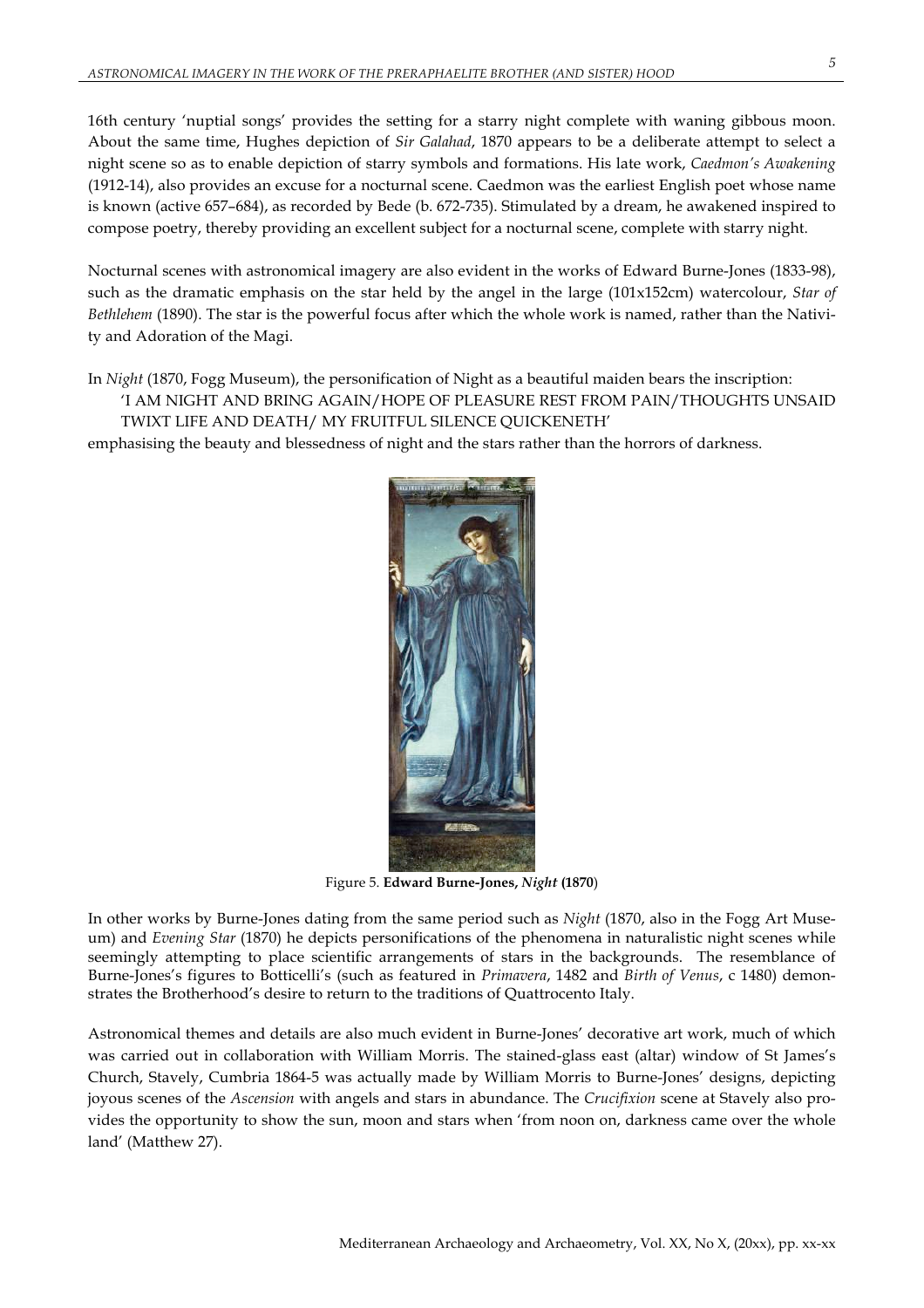Further personifications are evident in a series of Burne-Jones' paintings of *Luna* in the 1870s, which were based on the poetry of Christina Rossetti (1830-94, wife of Dante Gabriel), particularly poems from her book, *Sing Song: A Nursery Rhyme Book* 1872. Of the moon, she writes:

Is the moon tired? she looks so pale Within her misty veil: She scales the sky from east to west, And takes no rest. Before the coming of the night The moon shows papery white; Before the dawning of the day She fades away.

Burne-Jones images of *Luna* seem to be of rather weak and melancholic women, contrasting with the powerful Christian image from the *Book of Revelation* of: 'a woman clothed with the sun, and the moon under her feet, and upon her head a crown of twelve stars' (12:1), identified as Mary. Other examples of religious subjects in nocturnal settings by Burne-Jones include *The First Marriage* [of Adam and Eve] which is strange because not only is a nocturnal setting not implied in the scriptures, no marriage ceremony is described in Genesis. It is simply stated that Adam was the husband of Eve (Genesis 3:6), implying that they were therefore married. Burne-Jones's *Jacob's Ladder* (1898) is also set at night where the nocturnal scene includes a mass of stars. Finally, *Days of Creation* (1870-76, Fogg Art Museum) is a magnificent rendering of the six days of *Creation* - especially the *Separation of Light and Dark* (first day) and the *Creation of Sun, Moon and Stars* (fourth day).



Figure 6. **Edward Burne-Jones,** *Days of Creation* **(1870-76**)

#### **5. SISTERHOOD: EVELYN DE MORGAN**

And yet, as signified by the 'play' on brotherhood-sisterhood in the title above (and also indicated by the role of female poets such as Christina Rossetti), female artists also contributed to the Pre-Raphaelite movement. Significantly, one of the female members of the group Evelyn De Morgan (née Pickering, 1839-1917) seems to have done as much as, if not more, than others in promoting the depiction of astronomical features, particularly the moon, in art. Many of her works seem, on the surface, to reflect a Victorian sentimentality about the sun, moon and stars – but it seems they had more serious underlying astronomical themes with specific scientific influences. A keen follower of Burne-Jones who often featured astronomical subjects, she was married to William De Morgan - a leader of the Arts and Crafts movement and close associate of William Morris.2

Evelyn De Morgan was highly educated and keenly involved in scientific developments of the time – and, it seems, particularly in astronomical imagery. It cannot be coincidence that her husband's father, Augustus de Morgan (1806-71), was a well-known mathematician and astronomer, who had a crater on the moon named after him. He was also the one-time tutor to the famous mathematician Ada Lovelace, who is often attribut-

 <sup>2</sup> C. Gordon, ed., (1997), *Evelyn De Morgan*, *Oil paintings,* London.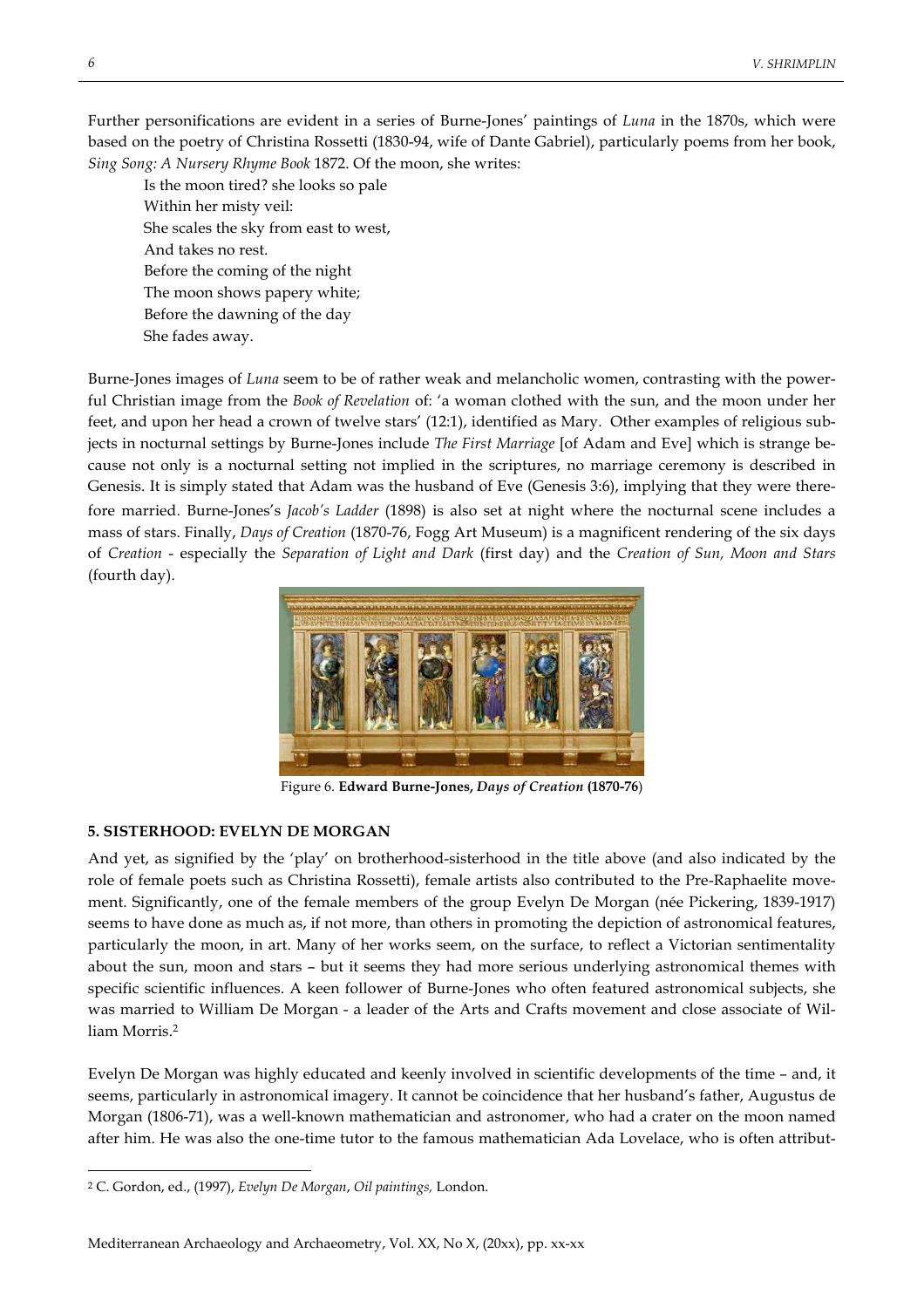ed with the original concept of computer programming.3 Evelyn herself was very involved in women's education and the suffragette movement. Her views of the importance of contrasts between the material and spiritual worlds are relayed by the use of star imagery in *Earthbound* (1897) where the miser looks downward to seek for golden and treasures whilst the beautiful swirl of stars above show what is more important. Similarly, the starry background of *Mammon* (1909) indicates the importance of the spiritual over earthly riches.

Works with astronomical themes by Evelyn Pickering-De Morgan included many personifications of astronomical phenomena, such as *Dawn* and *Dusk* (1886, where the beautiful Dawn awakes as Night flees) and *Evening Star over the Sea* (1900-19, where Venus personified hovers as the land grows dark). Three works on the themes of *Twilight* (with its subtle lighting effects), *Night* and *Dawn* (where night crouches beneath the moon and stars); and *Sunbeam and Summer Shower* all date from around 1900 and - in contrast to some of the works by the male artists of the period - include strong, robust and liberated women! The depiction of the moon was another major theme in her work, as shown in *Sleeping Earth and Wakening Moon* (1900); *Sleep, Death and the Children of the Night* (1883) and the evocative *Moonbeams Dipping into the Sea* (1900).



Figure 7. **Evelyn De Morgan,** *Moonbeams Dipping into the Sea* **(1900)**

De Morgan's *Luna* of 1855s again shows the Moon personified as a female – enveloped in ropes signifying the way that the moon is bound to the earth in its daily and monthly rounds – and perhaps also the constraints applicable to educated women of the time.

 $\overline{a}$ 

<sup>3</sup> Augustus De Morgan (1806-71) was the originator of De Morgan's laws on Boolean algebra, and published a thesis on *The Globes, Celestial and Terrestrial* (1845) as well as being tutor to Ada, Lady Byron.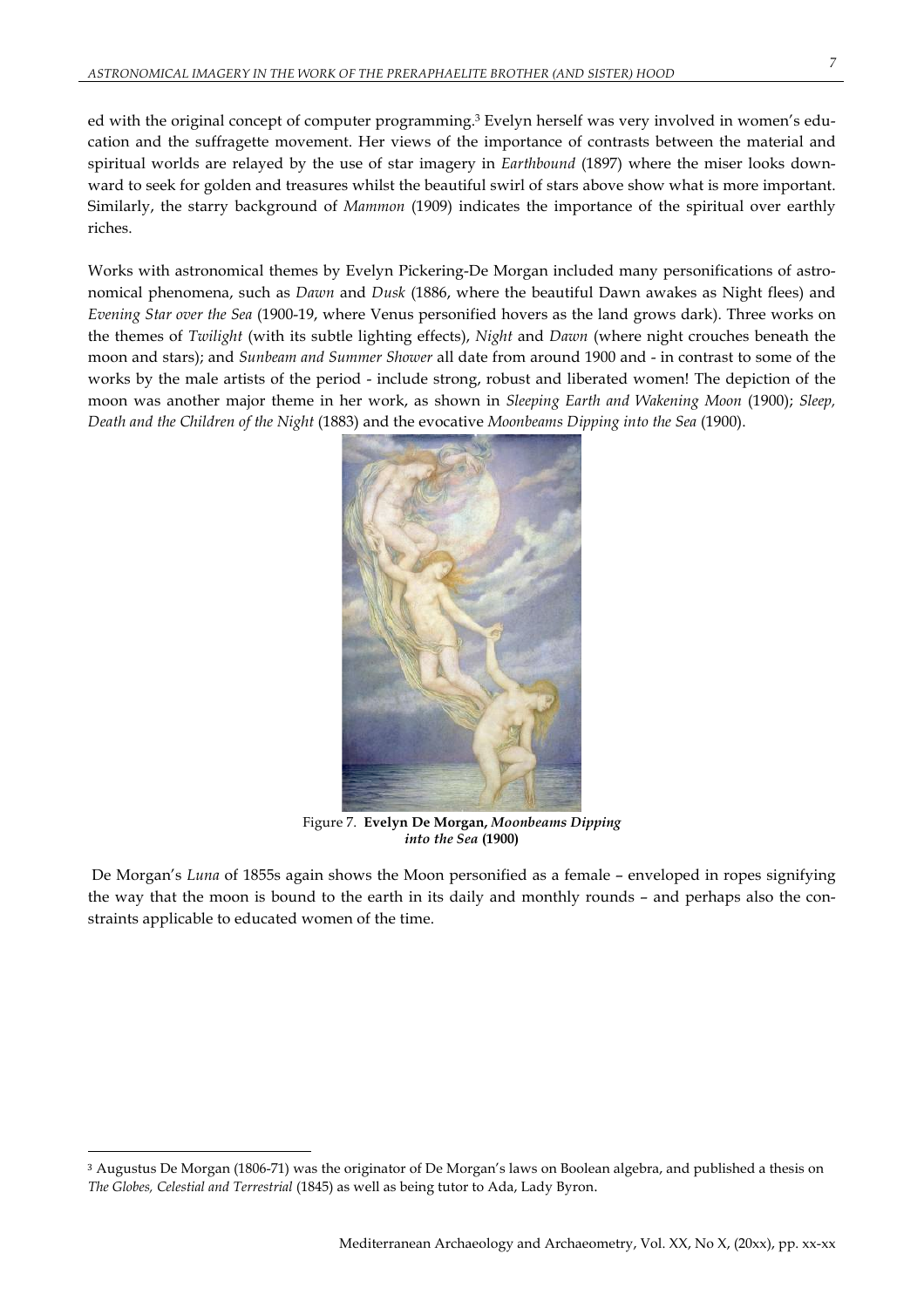

Figure 8. **Evelyn De Morgan,** *Luna* **(1885)**

The underlying astronomical themes of Evelyn De Morgan's works show how artists were increasingly looking upwards to the night sky in a way that had hardly been matched before. Well-educated and influenced by those around her, De Morgan's work reflects the era of the end of the 19th century and the ways that education was becoming increasingly accessible. More research is needed to examine the scientific sources and influences that affected her output, and whether any direct resemblances to stars and constellations can be detected. There was undoubtedly increased interest in the second half of the nineteenth century in the cataloguing of stars, study of starlight and the physical processes involved – leading to the increased activities of observatories and the eventual development of astrophysics. 4

#### **6. THE WANING OF THE PRB: EDWARD HUGHES**

Finally, amongst the works of later generation Pre-Raphaelites, the paintings of Edward Hughes, 1851-1917 (nephew of Arthur Hughes, mentioned above) stand out for their use of astronomical imagery. Greatly influenced by his uncle and the paintings of William Holman Hunt, Edward Hughes became well-known for his portraiture and as a watercolourist. An excellent draughtsman, he specialized in literary and allegorical subjects but his oeuvre also included works inspired by astronomical and cosmological phenomena. *'The coming of twilight is the time to see things'* he observed, and his painting of *Night with her Train of Stars* 1912, reflects his serious interest in astronomy, as the stars appear to be scientifically, rather than arbitrarily placed.5



Figure 9. **Edward Hughes,** *Night with her Train of Stars, and her Great Gift of Sleep* **(1912)**

<sup>&</sup>lt;sup>4</sup> Hoskin, Michael, Ed (1999 first edition), *The Cambridge Concise History of Astronomy*, Cambridge University Press, especially Chapter 8.

<sup>5</sup> Victoria Jean Osborne (2009) *A British Symbolist in Pre-Raphaelite Circles: Edward Robert Hughes (1851-1914)*. Unpublished MPhil thesis University of Birmingham, pp. 36ff, 59, 63-65, and 80ff.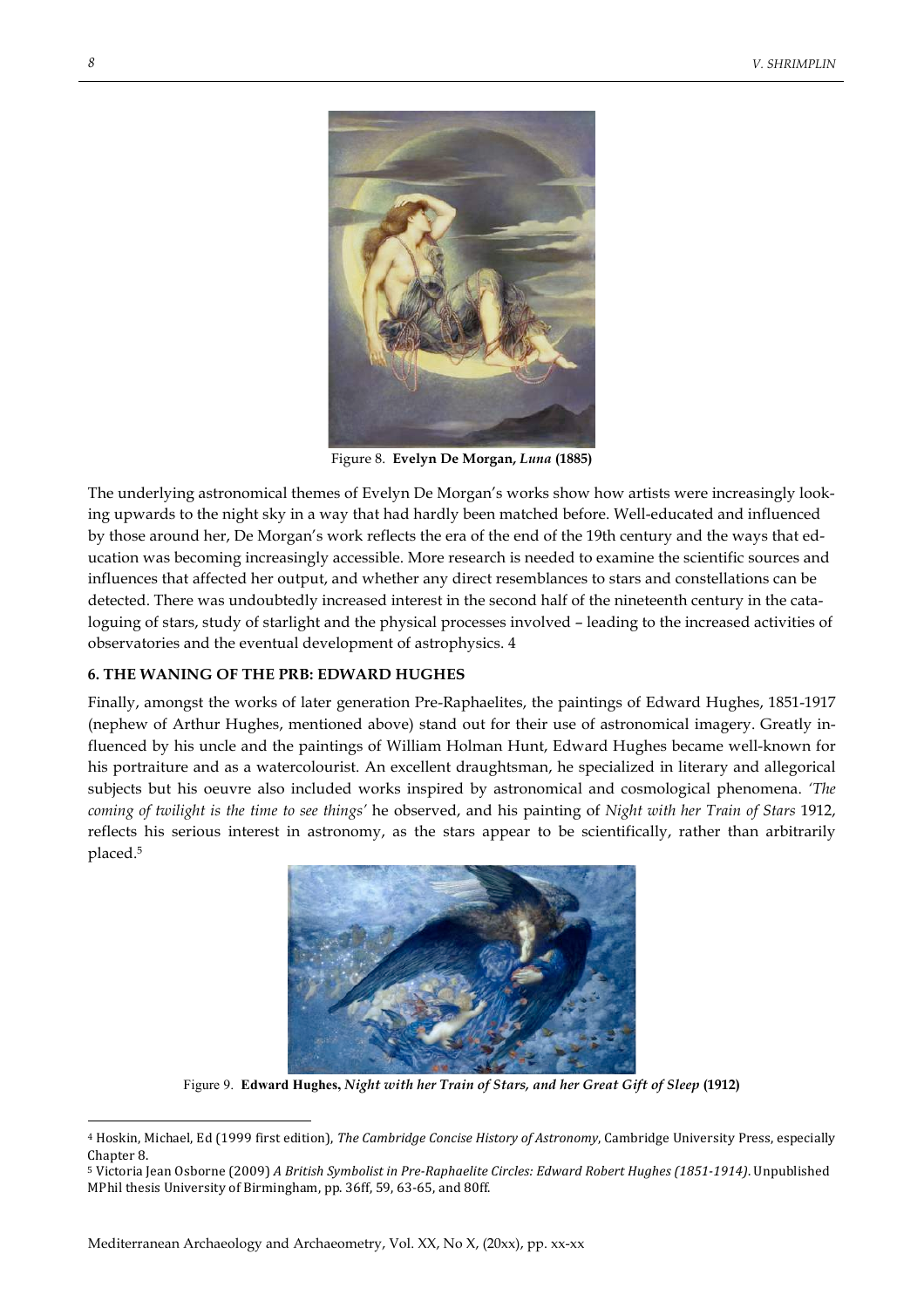The work illustrates the poem *Margaritae Sorori* ('to my Sister Margaret') by William Ernest Henley 1849-1902 expressing the idea of death as a kind of sleep.



**Figure 10. Edward Hughes (detail of Figure 9)**

The detail shows apparently realistic star formations, as opposed to the stylized treatments previously favoured by most artists. Another example by Edward Hughes demonstrating a similar approach, Figure 11 below, entitled *Night*<sup>6</sup> shows links to observation and astronomy at the time, being reminiscent of the Corona Borealis.



Figure 11. **Edward Hughes,** *Night* (private collection)

The naming of the constellation relates to the story of Princess Ariadne of Crete who helped Theseus defeat the Minotaur. They sailed off together but Theseus later abandoned her. Ariadne was found weeping by the god Dionysus who fell in love with her. At their marriage, Ariadne wore a circlet of stars which she tossed into the sky, where the jewels turned into stars and became the constellation Corona Borealis. Hughes' depiction of Night seems to bear reference to realistic depiction of the constellation and the legend – contrasting with earlier renderings of similar subjects, for example Francesco Cozza's *Allegory of Astronomy*  (1670) where the crowning circlet of stars is totally stylized.7

 $\overline{a}$ 

<sup>&</sup>lt;sup>6</sup> Whereabouts unknown, sold at Christies, London in 2004 http://www.christies.com/lotfinder/Lot/edward-robert-hughesrws-1851-1914-night-4295744-details.aspx (accessed 4 February 2018).

<sup>7</sup> I am grateful to the late great Professor Ron Olowin for providing the comparison with the Corona Borealis and also the example by Cozza.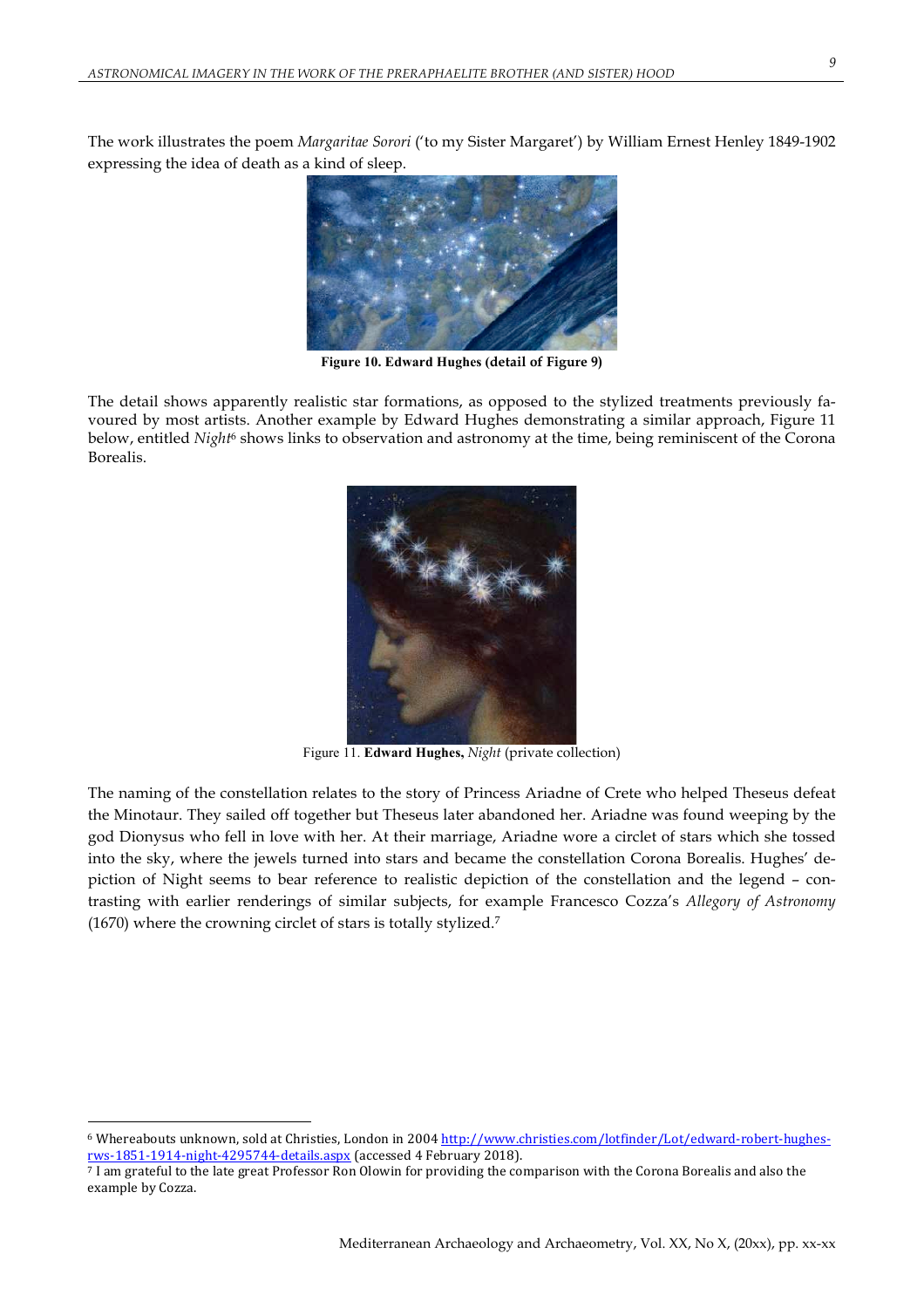

**Figure 12. Francesco Cozza,** *Allegory of Astronomy* **(1670)**

## **7. COMPARISONS AND CONCLUSIONS**

Space does not allow detailed examination here of the ways in which the Pre-Raphaelites epitomised nineteenth-century rebelliousness, by looking back for inspiration from the past at the same time as contemplating contemporary new scientific thought. This is demonstrated here by the featuring of astronomical imagery. They shook up the art world, rebelling against the art establishment, using art to influence society and becoming one of the first modern outspoken art movements.8

This short overview clearly demonstrates that the interests of the English Pre-Raphaelites, both early exponents and later (including female generations) extended to the illustration and interpretation of astronomical phenomena which was widely followed by those wishing to engage with scientific realism of the age. Of course their work was not exclusively so, as shown by continental artists such as Jean-Francois Millet (Fig 13) and Karl Nordstrom who clearly depicted constellations such as Orion (Fig 14).



**Figure 13. Jean-François Millet,** *Nuit Étoilée* **(1850-65)**

**8** As Tim Barringer explains in *Pre-Raphaelites: Victorian Avant-garde* (2012).